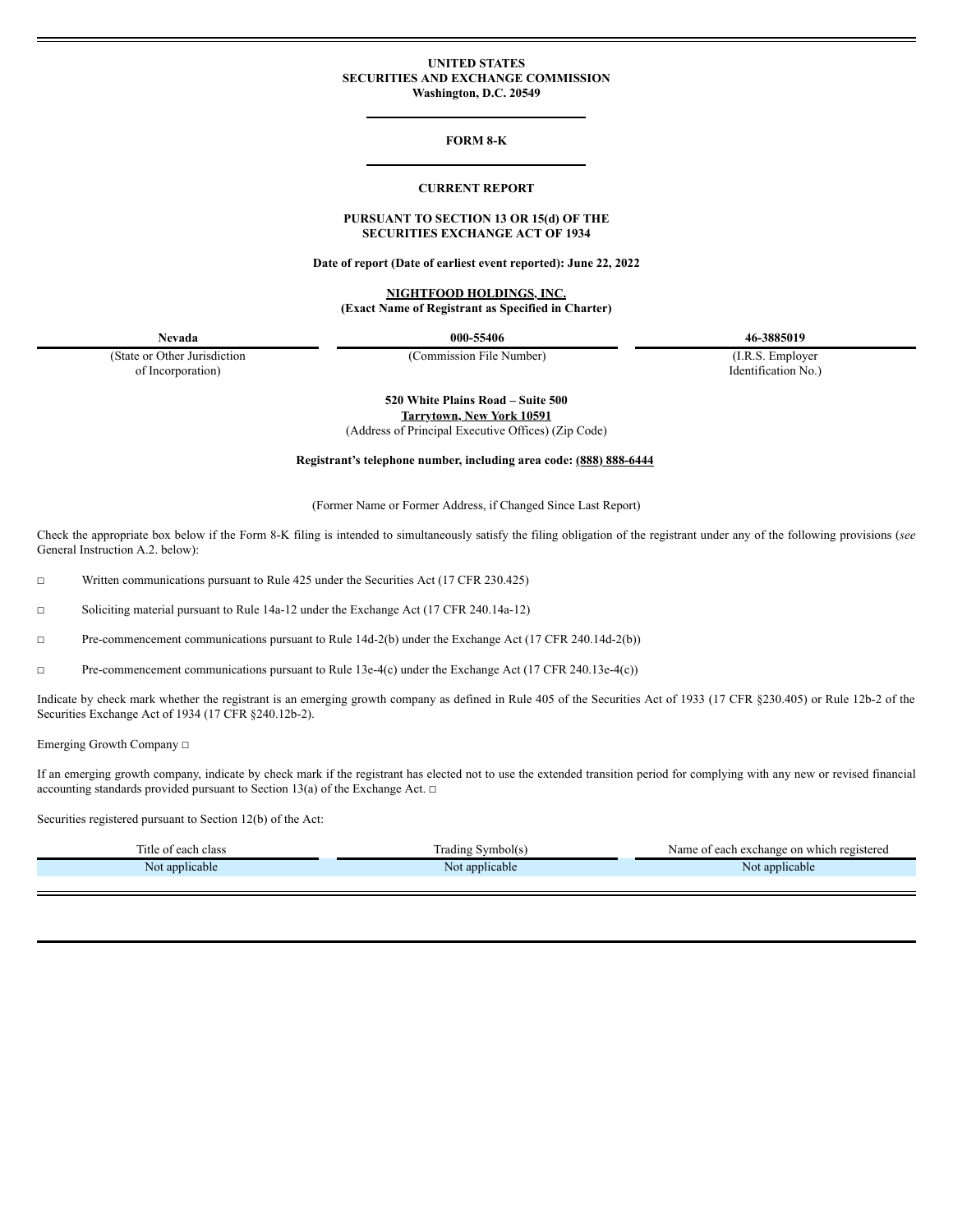#### **Item 7.01 Regulation FD Disclosure.**

On June 22, 2022, Nightfood Holdings, Inc. (the "Company") issued a press release, announcing that Nightfood has partnered with managed lobby markets provider GrabScanGo to expand its hotel distribution footprint.

The foregoing summary of the press release does not purport to be complete and is qualified in its entirety by reference to the full text of the press release. The press release, which is furnished as Exhibit 99.1 to this Current Report on Form 8-K, is incorporated herein by reference. The information in this Item 7.01 (including Exhibit 99.1) is being furnished pursuant to Item 7.01 and shall not be deemed to be "filed" for the purposes of Section 18 of the Securities Exchange Act of 1934, as amended, or otherwise subject to the liabilities of that section. This report will not be deemed an admission as to the materiality of any information in this Item 7.01 (including Exhibit 99.1).

## **Item 9.01 Financial Statements and Exhibits.**

(d) Exhibits

| Exhibit |                                                                             |
|---------|-----------------------------------------------------------------------------|
| Number  | Description                                                                 |
| 99.1    | <b>Press Release</b>                                                        |
| 104     | Cover Page Interactive Data File (embedded within the Inline XBRL document) |

1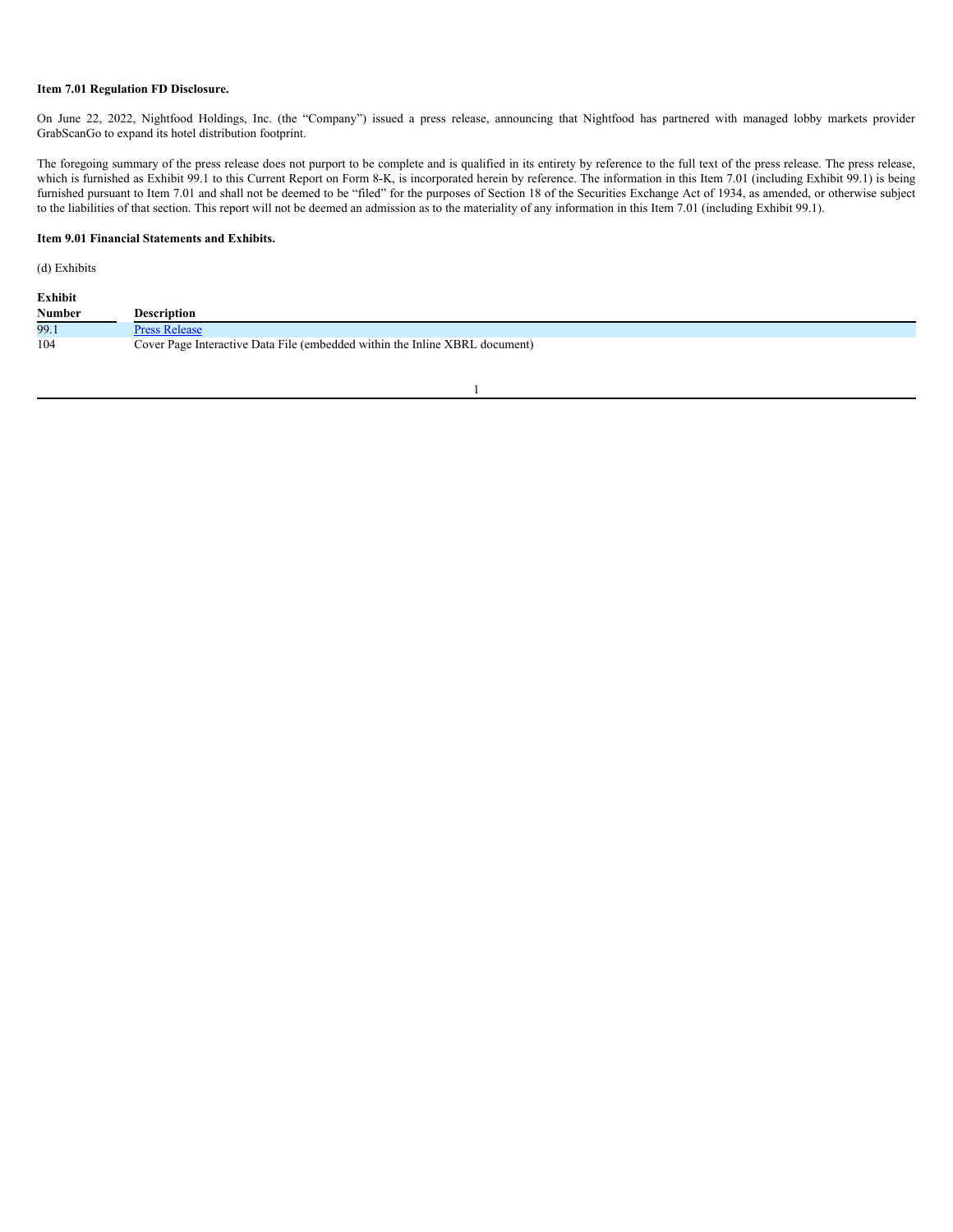# **SIGNATURES**

Pursuant to the requirements of the Securities Exchange Act of 1934, the Registrant has duly caused this report to be signed on its behalf by the undersigned thereunto duly authorized.

Date: June 22, 2022

## **NIGHTFOOD HOLDINGS, INC.**

By: /s/ Sean Folkson

Name: Sean Folkson Title: Chief Executive Officer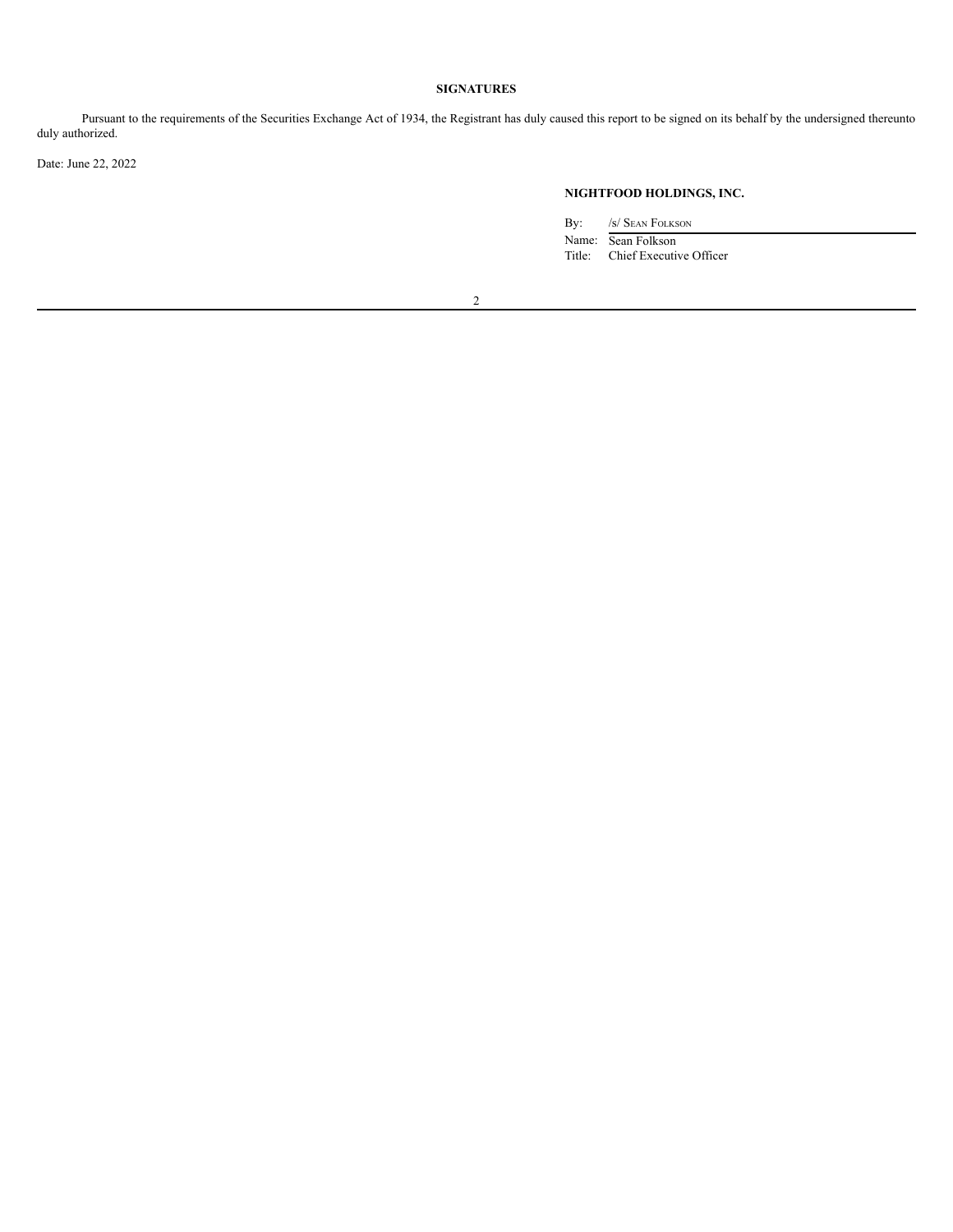## **Nightfood Adds Hotel Distribution with Managed Lobby Markets Provider GrabScanGo**

Tarrytown, NY, June 22, 2022 - Nightfood Holdings, Inc. (OTCQB: NGTF), the sleep-friendly snack company addressing the \$50 billion Americans spend annually on nighttime snacks, today announced it has partnered with managed lobby markets provider GrabScanGo to expand its hotel distribution footprint.

GrabScanGo manages all aspects of the lobby market for its hotel clients, including product selection, revenue optimization, and payment processing. The company currently manages lobby markets at hotels across the country, from independent properties to larger chains and brands.

"We're excited about the opportunity to add distribution for Nightfood in GrabScanGo markets at many hotels across the country," commented Sean Folkson, Nightfood's CEO. "We're also looking forward to the weekly sales data we'll be receiving from these properties. We believe this independent data will play an important role in securing additional brand-level and management group level partnerships on our way to Nightfood becoming a hotel industry standard."

"We're constantly on the lookout for new high-velocity products like Nightfood," stated Jim Alexander, President of GrabScanGo. "We add value to our hotel clients and their guests by identifying and sourcing winning products, making sure they're in-stock and always attractively merchandised, while eliminating labor demands."

iDEAL Hospitality Partners facilitated the relationship between Nightfood and GrabScanGo and is the hospitality business development agent for both companies.

"This is such a perfect fit for two concepts that are driving significant change in the hospitality industry," remarked Jill Rigsbee, CEO of iDEAL. "Nightfood is revolutionizing the way hotel guests snack at night. GrabScanGo is introducing managed lobby markets that increase hotel revenue with the convenience of self-checkout – all at no costs or labor requirements to the hotel."

Through its relationship with one of the world's largest hospitality companies, Nightfood entered coast-to-coast hotel distribution in May. Nightfood's ice cream in currently available for sale in lobby shops of hundreds of hotels across the country. Additional Nightfood snack formats are expected to be introduced in 2022, including the launch of Nightfood mini-cookies in July.

Nightfood has received the first ice cream purchase order in conjunction with the GrabScanGo rollout. The launch is scheduled to begin in Southern California in early July, and then expected to expand to additional geographic regions.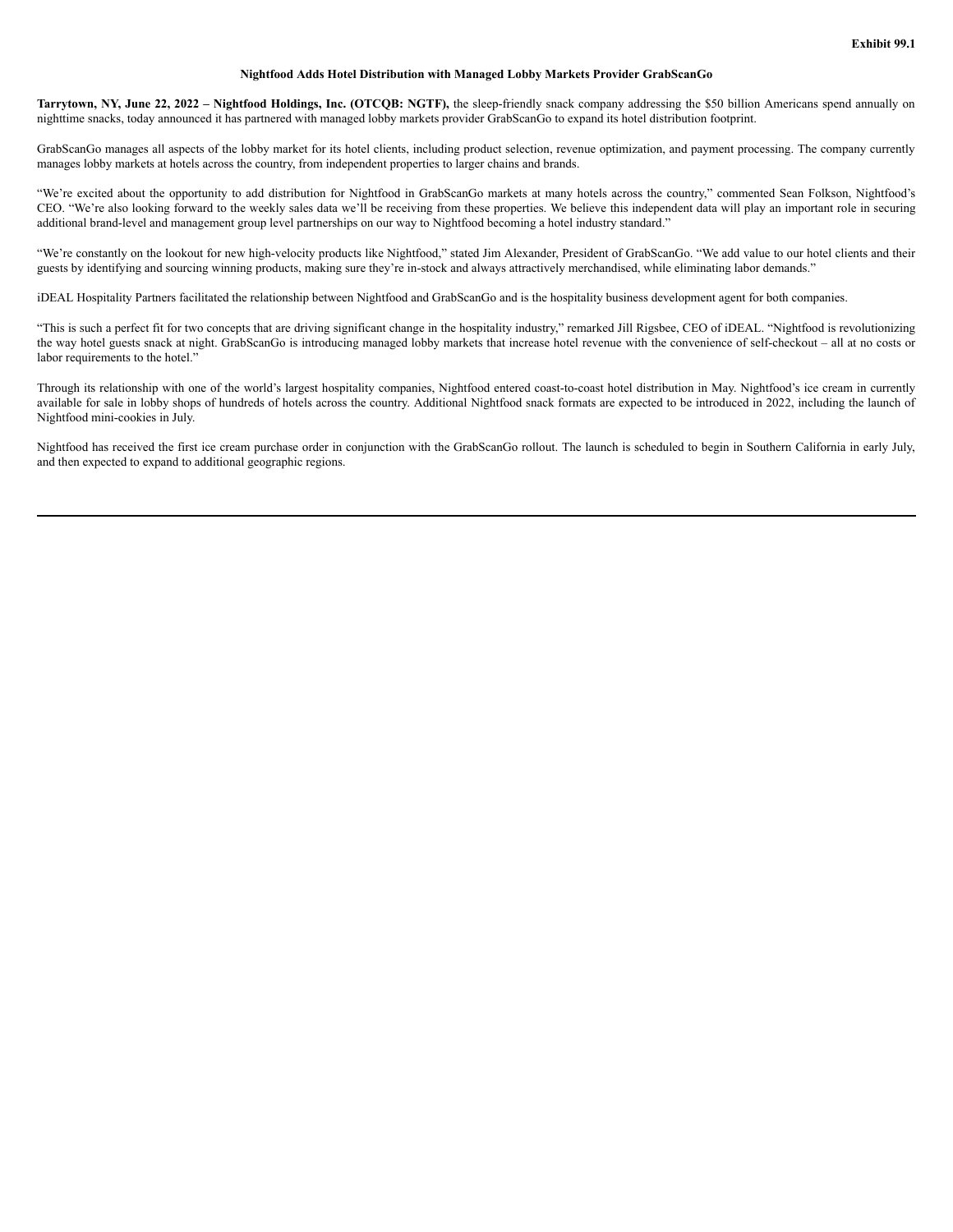### **About Nightfood**

Nightfood is pioneering the category of sleep-friendly nighttime snacking.

Over 80% of Americans snack regularly at night, resulting in an estimated 700 million nighttime snack occasions weekly, and an annual spend on night snacks of over \$50 billion. The most popular choices are ice cream, cookies, chips, and candy. Recent research confirms such snacks, in addition to being generally unhealthy, can impair sleep, partly due to excess fat and sugar consumed before bed.

Nightfood's sleep-friendly snacks are formulated by sleep and nutrition experts to contain less of those sleep-disruptive ingredients, along with a focus on ingredients and nutrients that research suggests can support nighttime relaxation and better sleep quality.

The brand is currently focused on establishing widespread national distribution of its sleep-friendly snacks in the high-margin hotel vertical. Leveraging a relationship with a global hospitality company, Nightfood began rolling into hotels across the United States in May 2022. Management believes hotels have an obligation to help guests achieve better sleep, and one way to do that is through the snacks hotels curate for sale in their grab-and-go lobby shops.

With an estimated 56,000 hotels across the United States, national distribution is expected to lead to profitability, consumer adoption of the nighttime snack category, and a strategically defensible position from which category leadership can be maintained.

Questions can be directed to investors@Nightfood.com

By signing up at ir.nightfood.com, investors can receive updates of filings and news releases in their inbox.

#### **About GrabScanGo**

GrabScanGo provides turnkey management of hotel markets, leveraging its proprietary checkout solution that provides guests the ability to purchase via pay terminal or mobile app, an operations network to set up, stock and manage the markets, and reporting to summarize sales and profits. With a focus on guest experience and product selection, GrabScanGo turns markets into destination locations for a quick and easy purchase. For more information, visit us at grabscango.com.

## **About iDEAL Hospitality Partners Group**

iDEAL Hospitality Partners Group, based in Wake Forest, North Carolina, provides outsourced marketing and business development services for companies eager to grow sales in the hospitality sector. The iDEAL team knows the key decision makers and stakeholders that consider and purchase products for all areas of a hotel or resort. Through longstanding relationships with hotel owners and management companies, the iDEAL team presents client's innovative and unique products and services for the lodging industry to hotels and resorts throughout North and Central America and in the Caribbean.

2